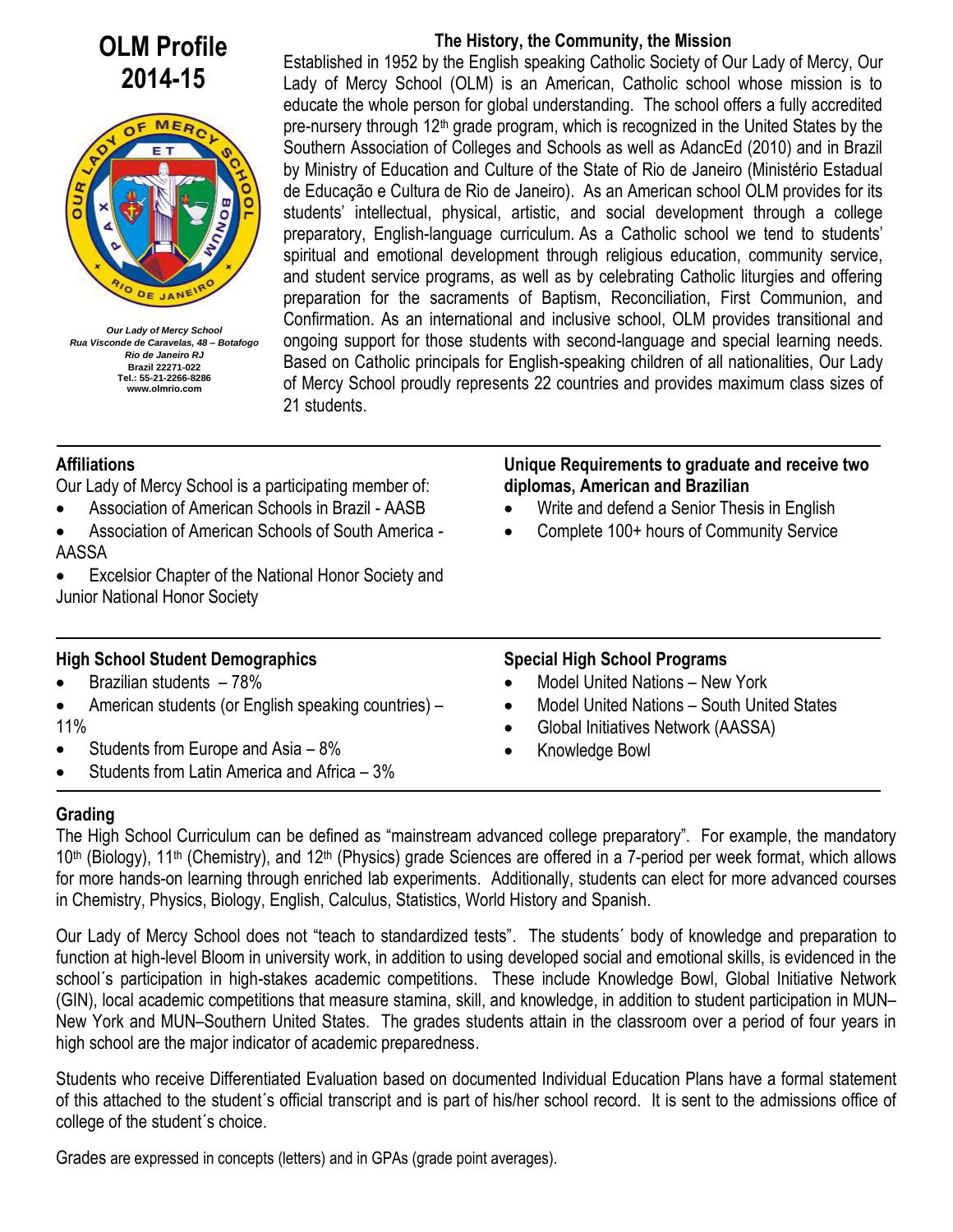| <b>GRADE</b>                                                        | <b>RANGE OF</b>         | <b>GPA RANGE</b> |
|---------------------------------------------------------------------|-------------------------|------------------|
|                                                                     | <b>CORRESPONDING</b>    |                  |
|                                                                     | <b>NUMERICAL VALUES</b> |                  |
| A+                                                                  | $95 - 100$              | 4.0              |
| A                                                                   | $90 - 94$               | 4.0              |
| B+                                                                  | $85 - 89$               | $3.5 - 3.9$      |
| B                                                                   | $80 - 84$               | $3.0 - 3.4$      |
| C+                                                                  | 75 - 79                 | $2.5 - 2.9$      |
| C                                                                   | 70 - 74                 | $2.0 - 2.4$      |
| D+                                                                  | $65 - 69$               | $1.5 - 1.9$      |
| D                                                                   | $60 - 64$               | $1.0 - 1.4$      |
| F                                                                   | 0 a 59                  | $0.0 - 0.9$      |
| P/F                                                                 |                         |                  |
| (Pass or Fail, without numeric equivalence, in: Artistic Education, |                         |                  |
| Physical Education, Computing, Religious Education, Community       |                         |                  |
| Service, and Senior Thesis, the latter in the senior year.)         |                         |                  |

#### **University Acceptance**

| . <i>.</i>       |                                                       |                                                    |                                                    |                                              |  |  |
|------------------|-------------------------------------------------------|----------------------------------------------------|----------------------------------------------------|----------------------------------------------|--|--|
|                  | Information<br>available for<br>number of<br>students | Brazilian Four Year<br><b>Private Universities</b> | Four Year<br><b>Universities</b><br>Outside Brazil | Countries                                    |  |  |
| Class of<br>2012 | 26                                                    | 17                                                 | 9                                                  | $USA - 7$<br>Madrid, Spain - 1<br>$Peru - 1$ |  |  |
| Class of<br>2013 | 28                                                    | 20                                                 | 8                                                  | $USA - 8$                                    |  |  |
| Class of<br>2014 | 21                                                    | 13                                                 | 8                                                  | $USA - 7$<br>Italy $-1$                      |  |  |

## **Sample Standardized Testing Scores**

## **Sample: Class of 2013**

Nine ELL students took the SAT Test. The mean scores were: Critical Reading: 525 Math: 564 Writing Score: 520

## **SAT Subject Test Scores – Class of 2013**

Math Level I: 590, 580, 620 Math Level II: 630 Chemistry: 600, 750 Physics: 630 Spanish: 770, 720 World History: 590, 670, 580 US History: 550, 600

## **Sample – Class of 2014**

Student SUMMA CUM LAUDE – straight A during four years of high school – 1 student.

#### **Sample – Class of 2014**

## **SAT Scores – Class of 2014**

Twenty-three ELL and one native English speaker took the SAT Test. The mean scores were: Critical Reading: 534 Math: 581 Writing Score: 545

## **SAT Subject Test Scores – Class of 2014**

Math I: 540, 690, 700, Math II: 770, 640, 650, 690, 680 Molecular Biology: 710, 610, 680 Chemistry: 680 Physics: 570, Literature: 560, 440